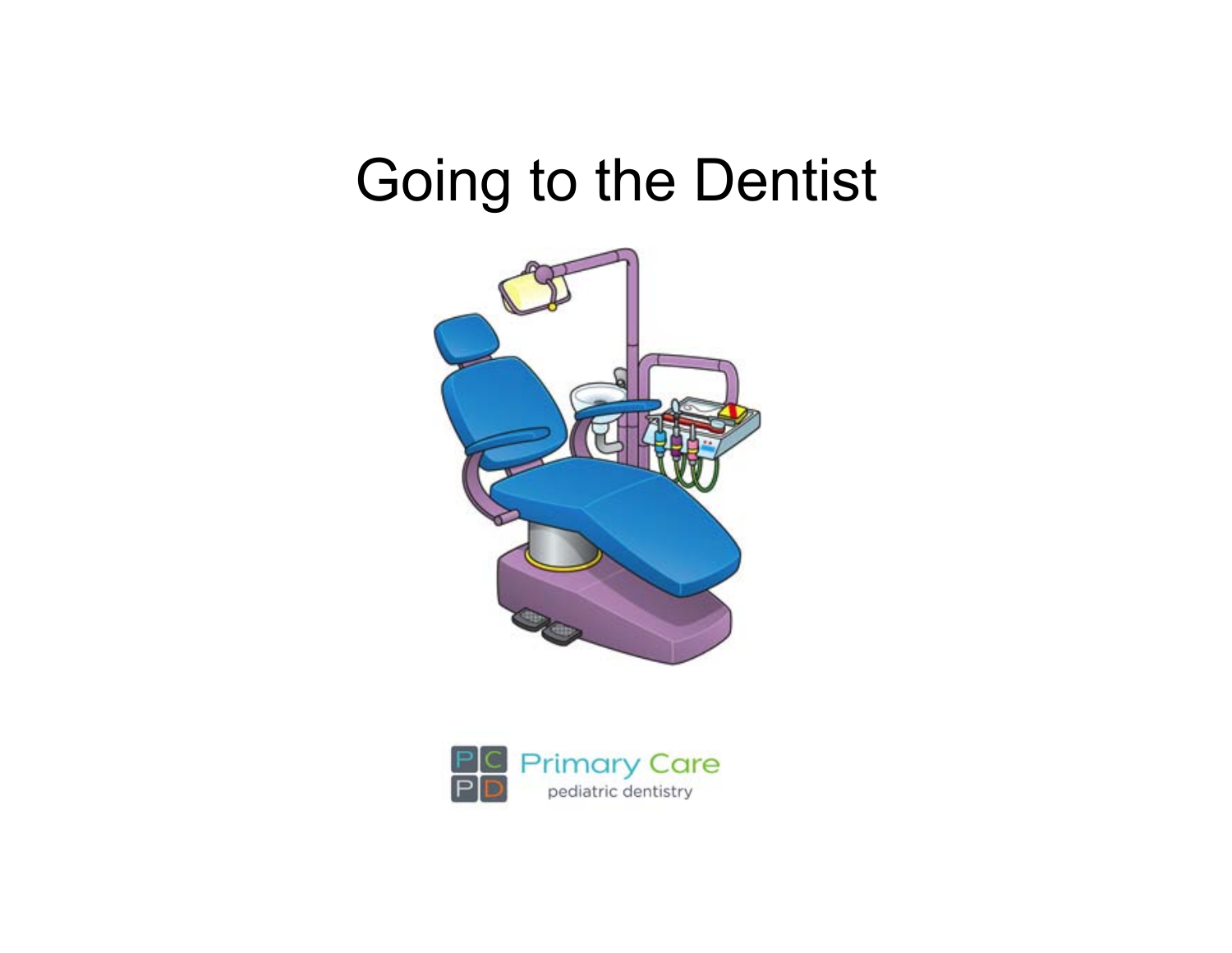

Soon I will go to the dentist. I am getting bigger and bigger every day and so are my teeth. The dentist helps keep my teeth healthy and clean.

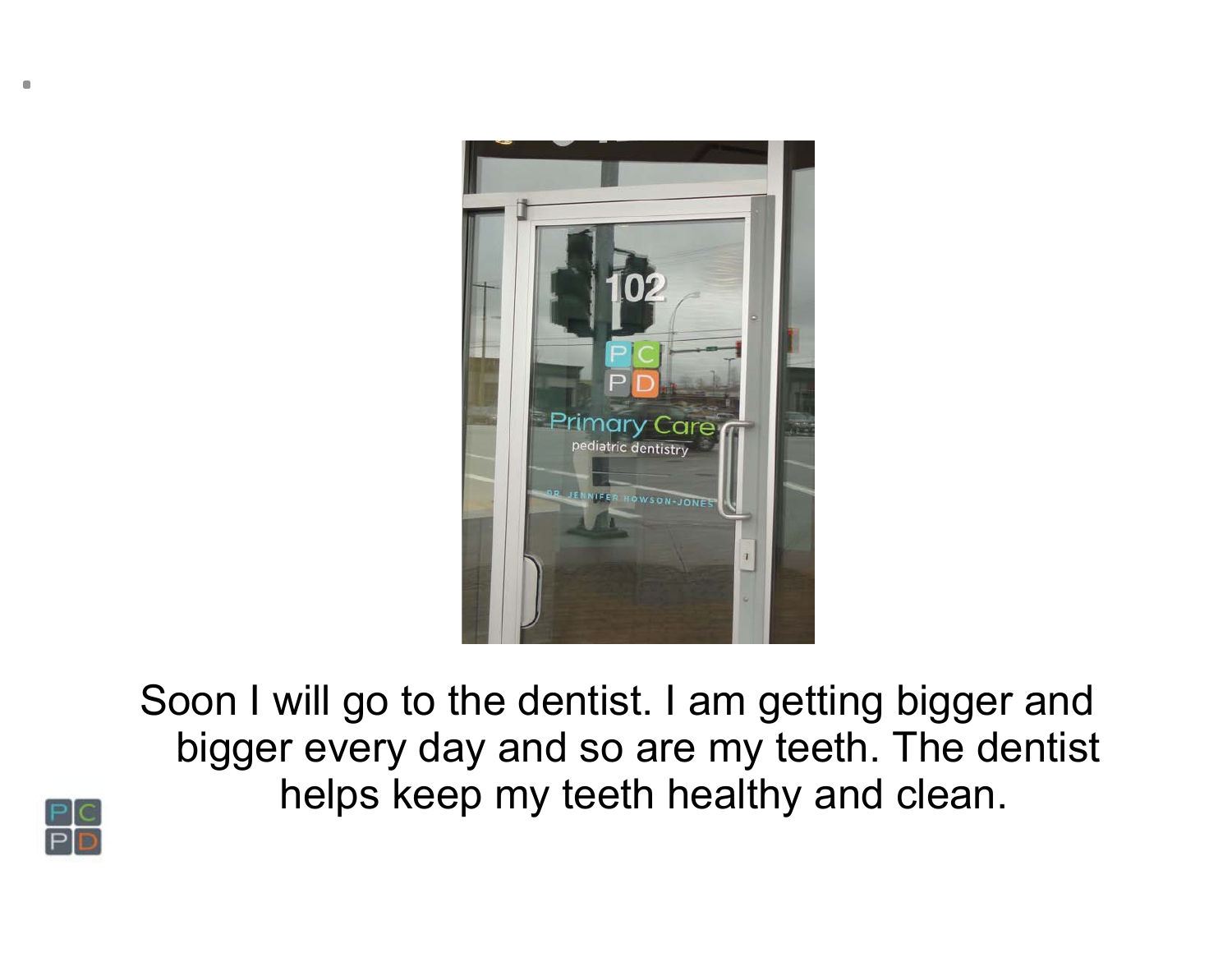

When I go to see the dentist, I will first wait with my grownup while they check-in at the front desk.

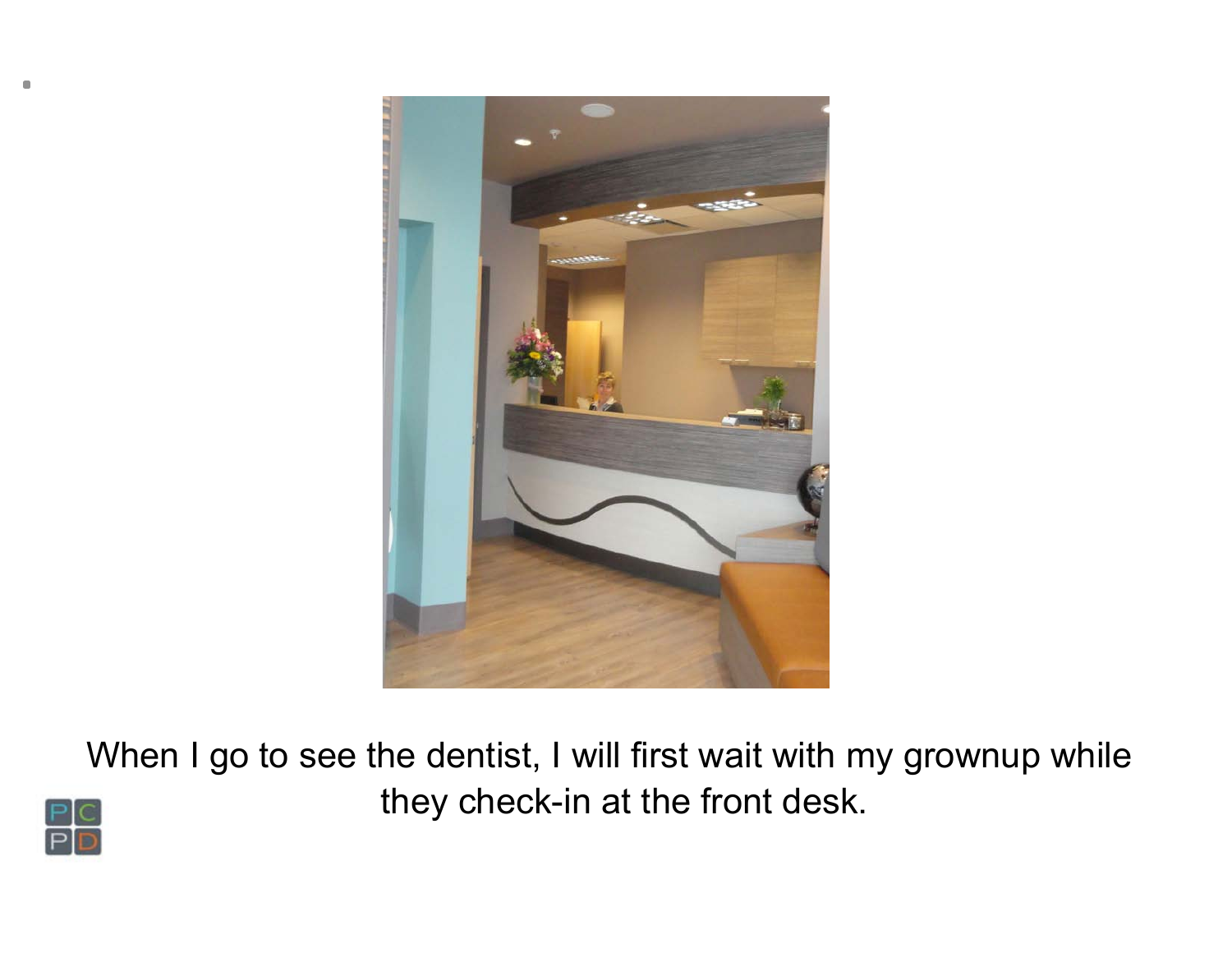

Next, I will wait my turn to see the dentist. When I am waiting quietly I can sit down on the bench or play with the toys. I can read a book, do a puzzle or even play video games.

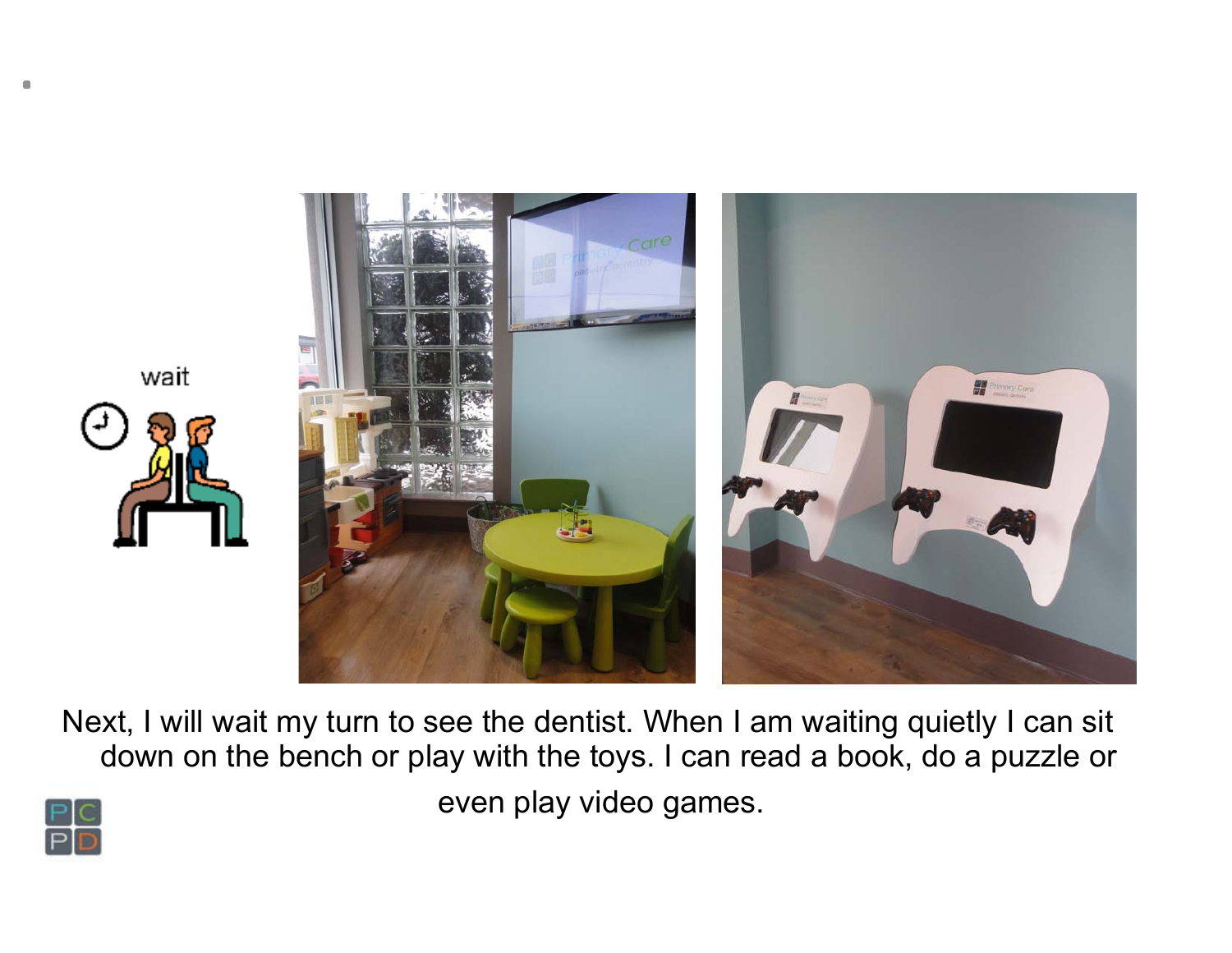

When it is my turn to see the dentist, my name will be called. I can walk through my own small door to go and see the dentist.

go

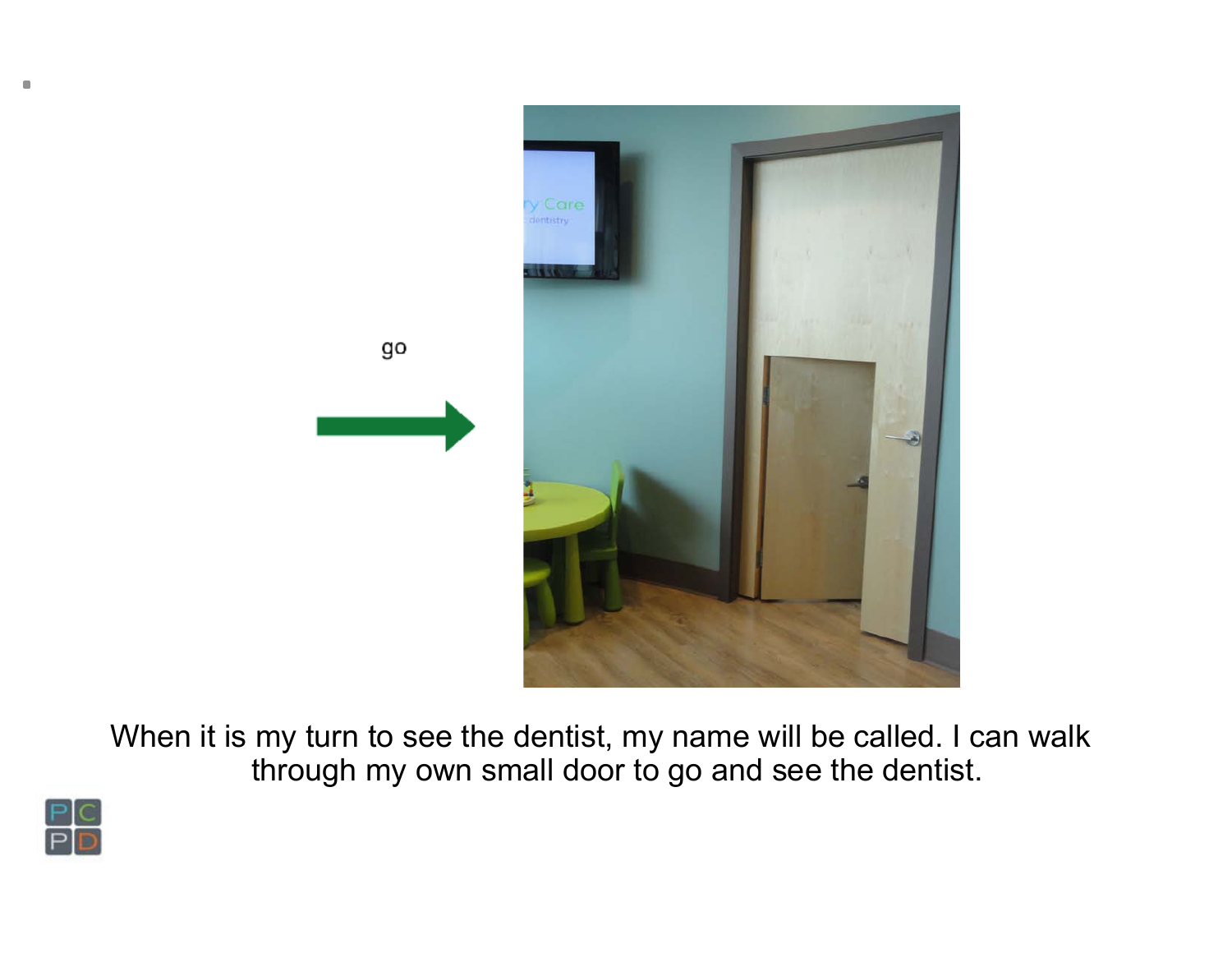



First, my grownup will talk with Dr. Jen and I can tell her some of my favourite things. Next, I will stand on a scale to see how big I am. I will stand very still to see how tall I am. My body is growing and so are my teeth!

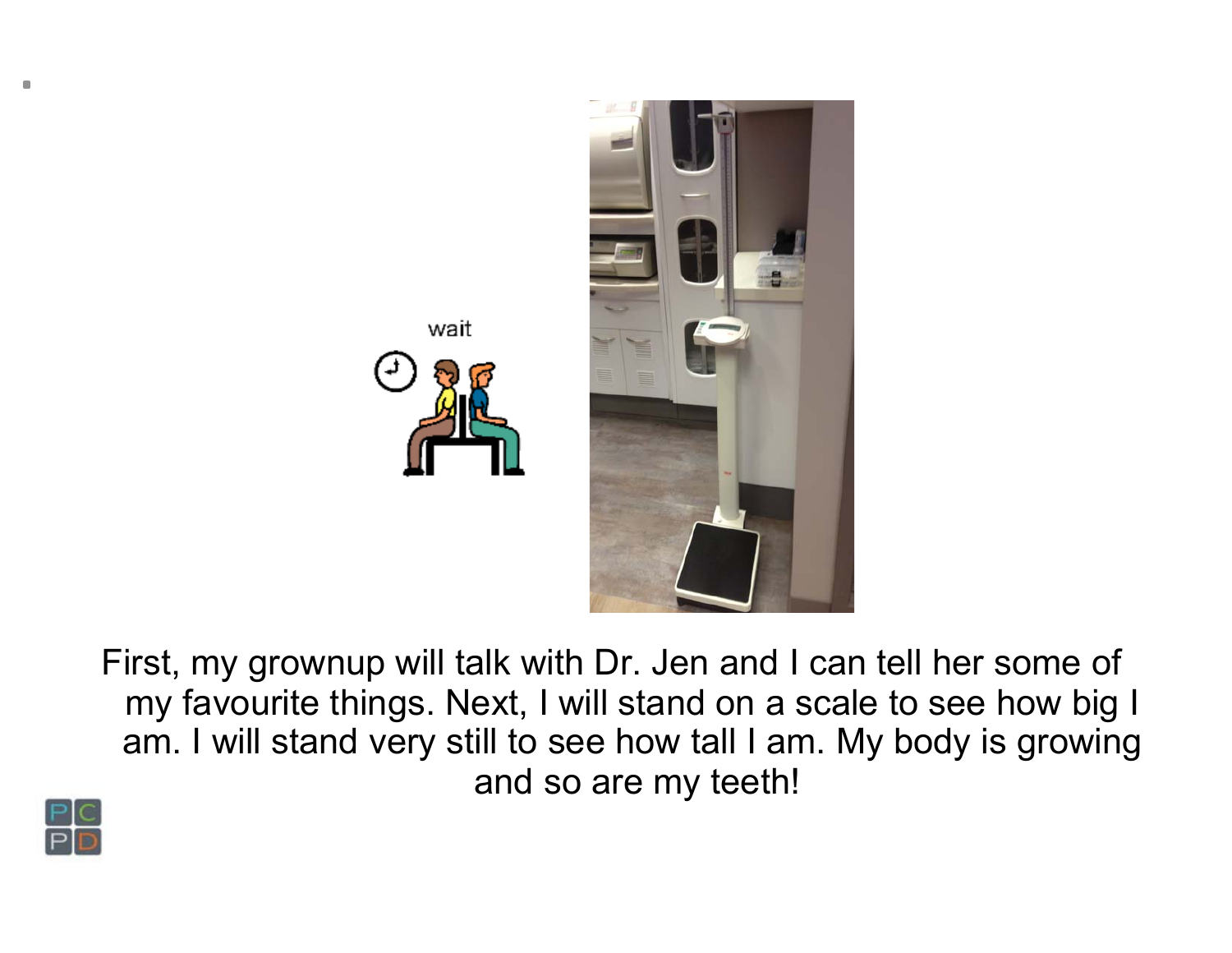

Next, I will walk past many special dentist chairs, one of them will be mine. The chair can move up, down and lie back. It is fun to ride in the dentist chair. My grownup can sit next to my chair too.

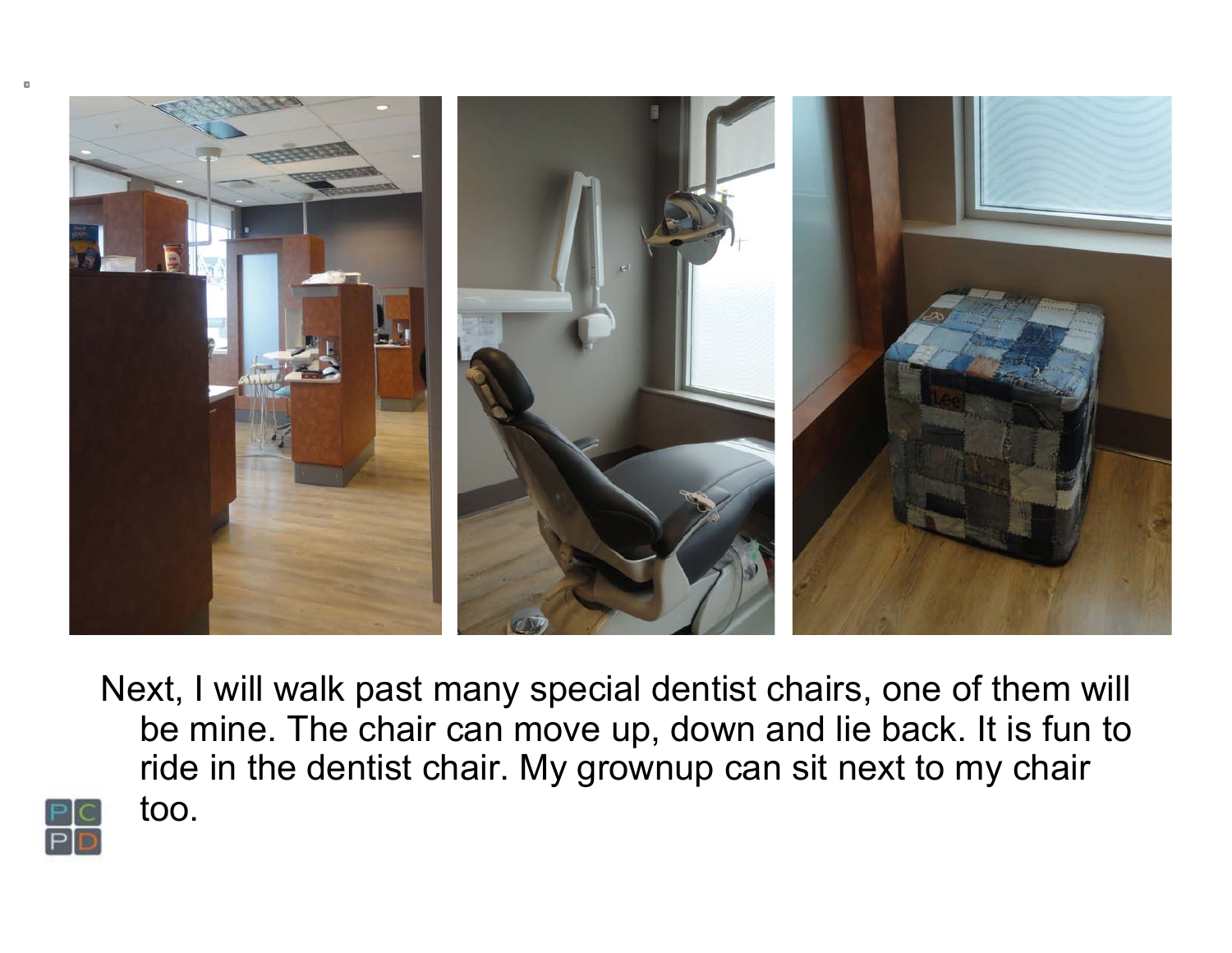

The dental assistant will put a bib around my neck to keep my shirt dry and clean. She will also put things on to keep her dry and clean. She will wear a mask, glasses and gloves. This is her uniform. Many community helpers wear uniforms.

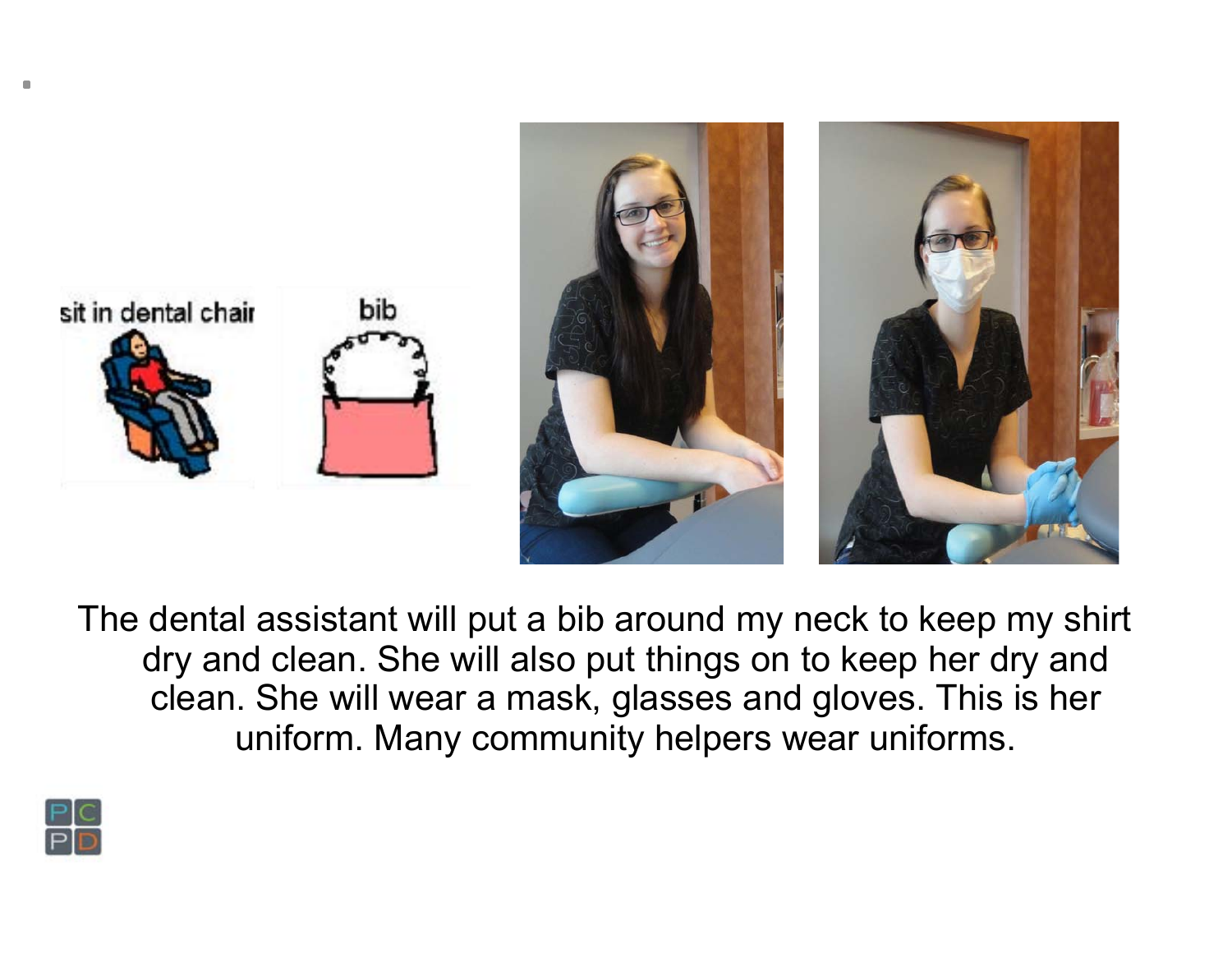

chair lays back



The dental assistant will ask what show I would like to watch on TV. I will go for a ride on my chair so that I can lie down and watch my show. I will put headphones on my ears so that I can hear my cartoons.

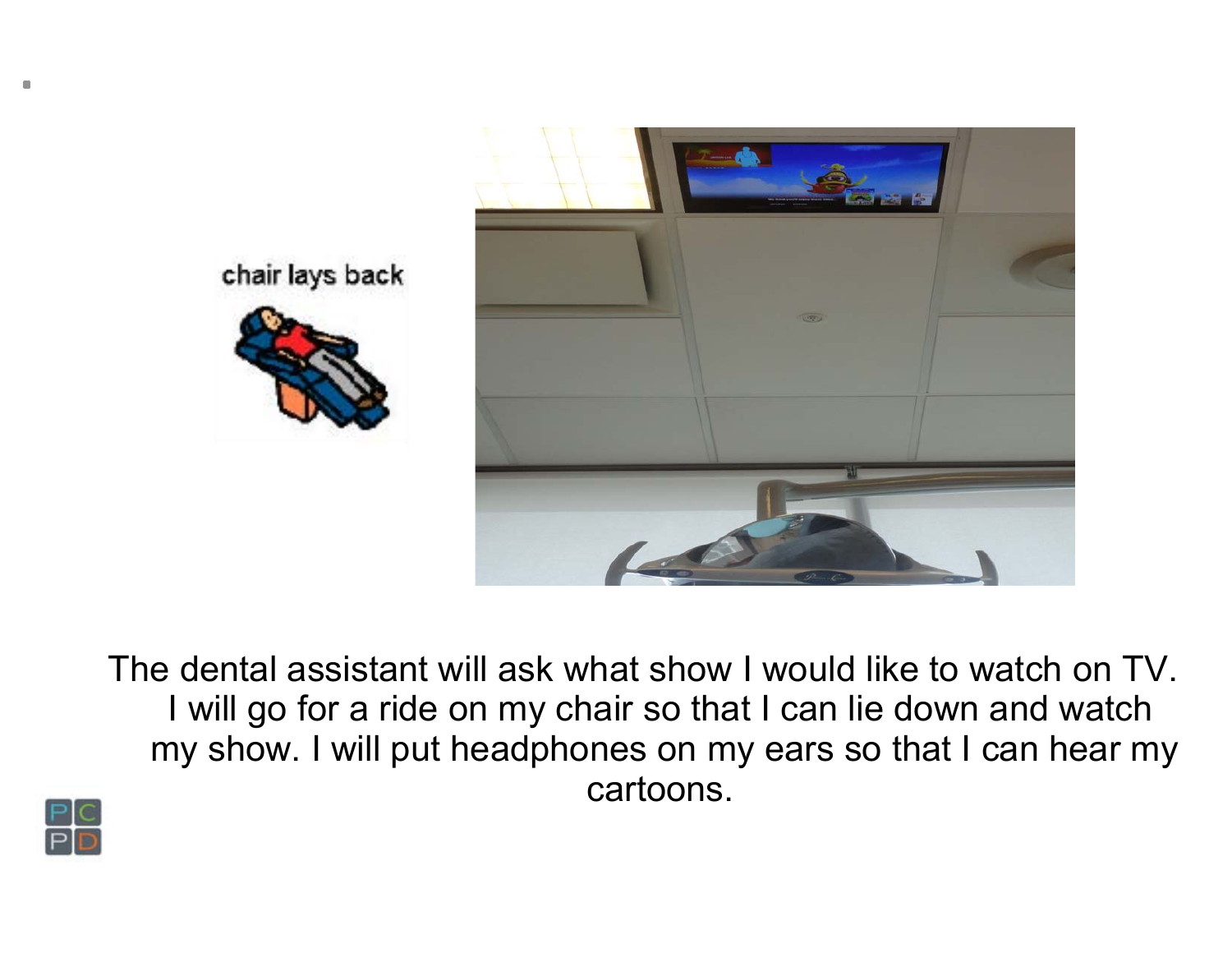

When she is brushing my teeth, I will spit into a special straw. Its name is Mr. Thirsty. The dental assistant will blow air and water on my teeth to help clean them.

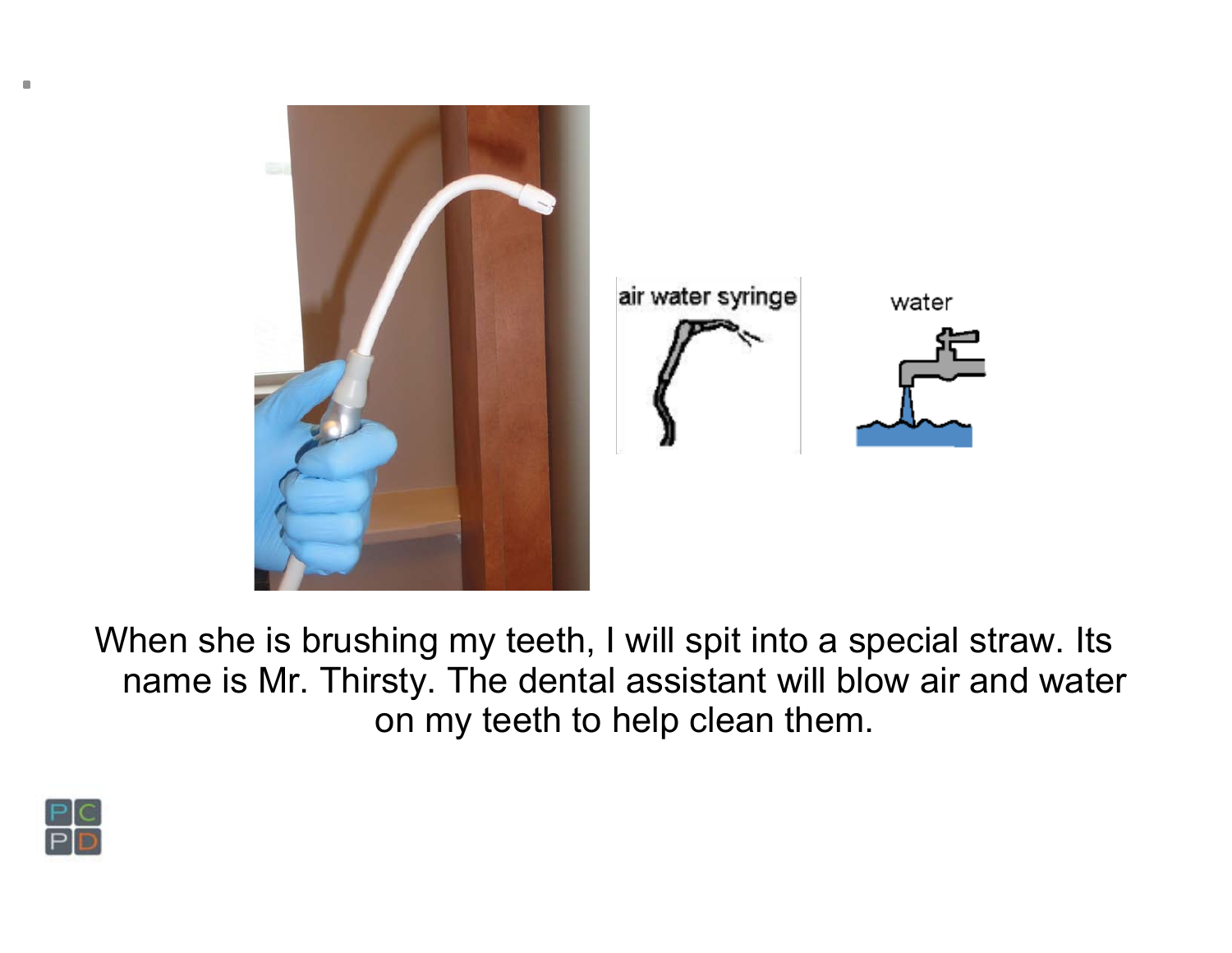

While I am watching TV, the dental assistant will ask me to open my mouth big. She might turn on a light so that she can see my teeth. First, she will brush my teeth with a "tooth tickler" or an electric toothbrush. I get to choose the toothpaste. I can choose vanilla mint or bubblegum.

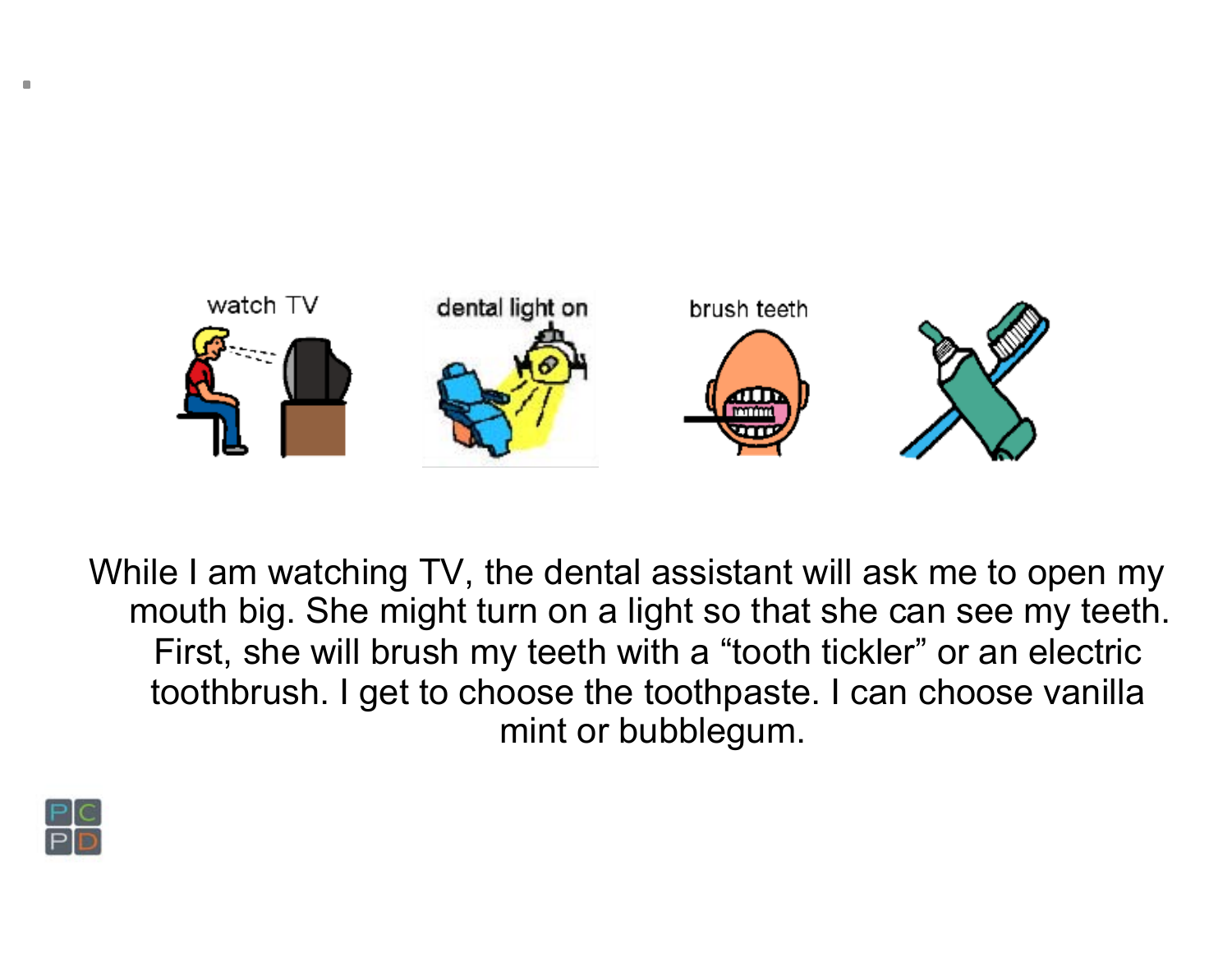

If I need to take a break from cleaning my teeth, I can say "stop please" and the dental assistant will stop.

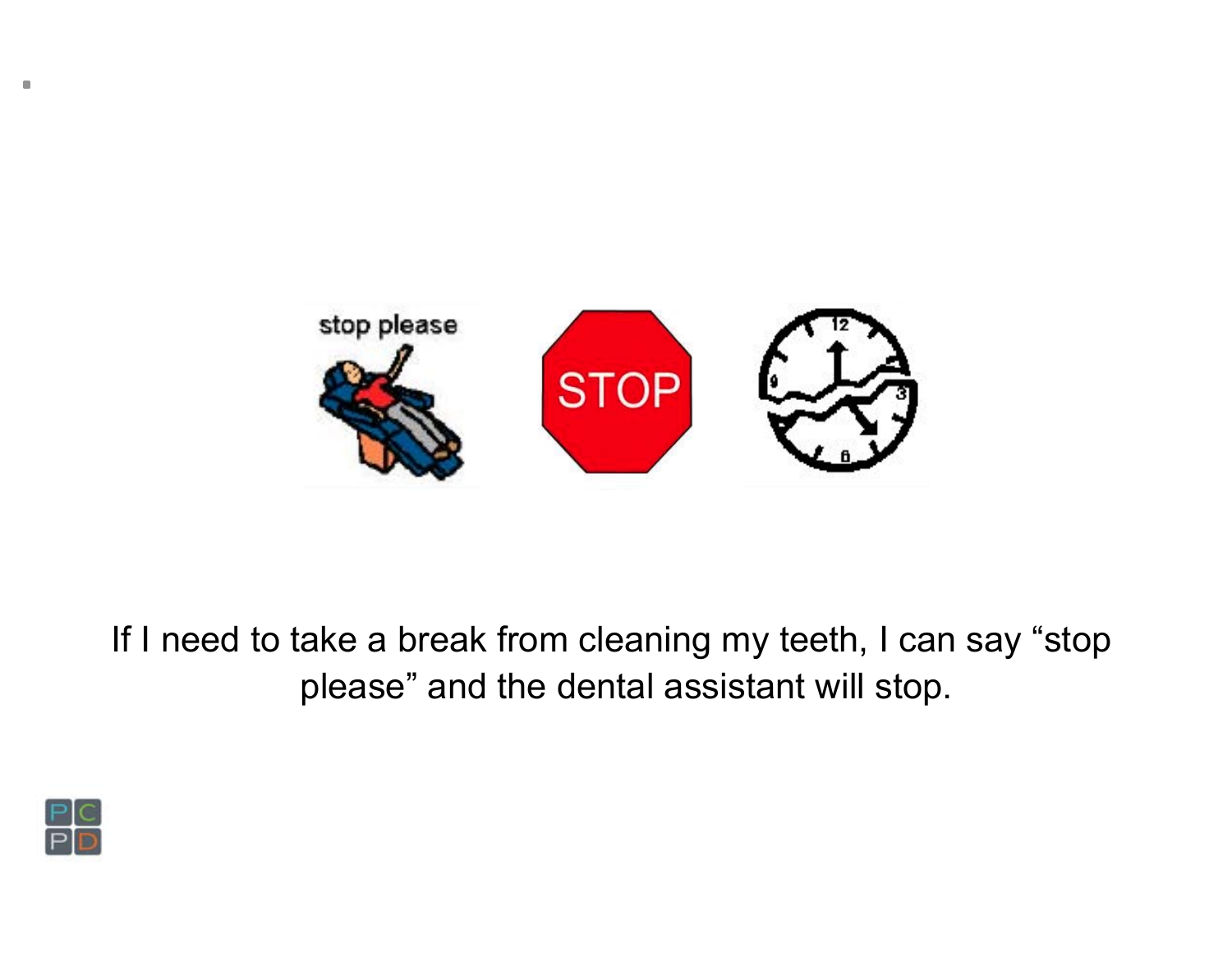

Dr. Jen will come to visit me now. Dr. Jen wears a uniform too. She will put on gloves, glasses and a mask. I will keep my head still while she counts my teeth. I wonder how many teeth she will count in my mouth!

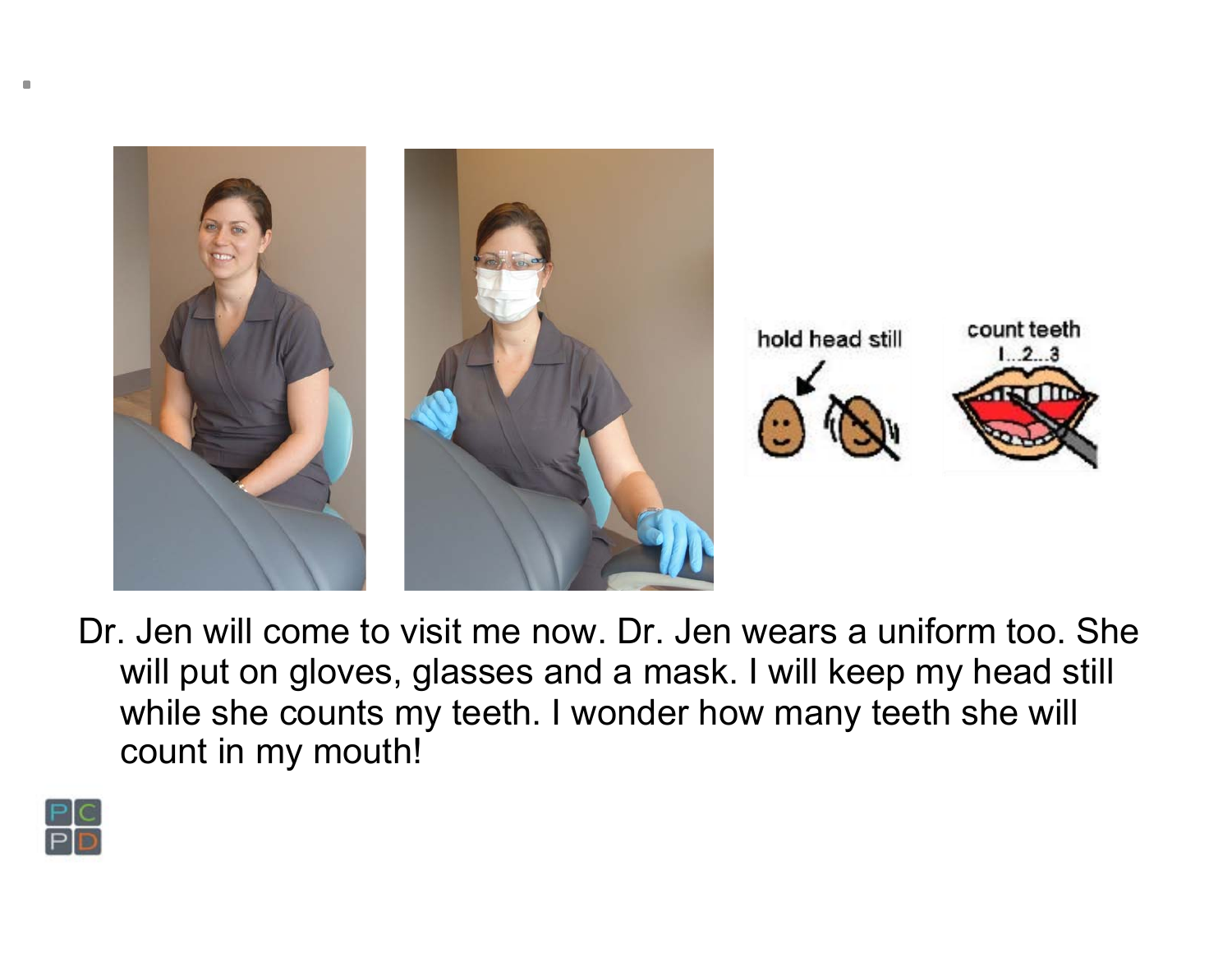

My teeth are now clean and healthy! I did a great job! I get a token to use in the treasure tower! I get a goodie bag to take home too. In my goodie bag is a new toothbrush, floss and toothpaste for me to clean my teeth at home.